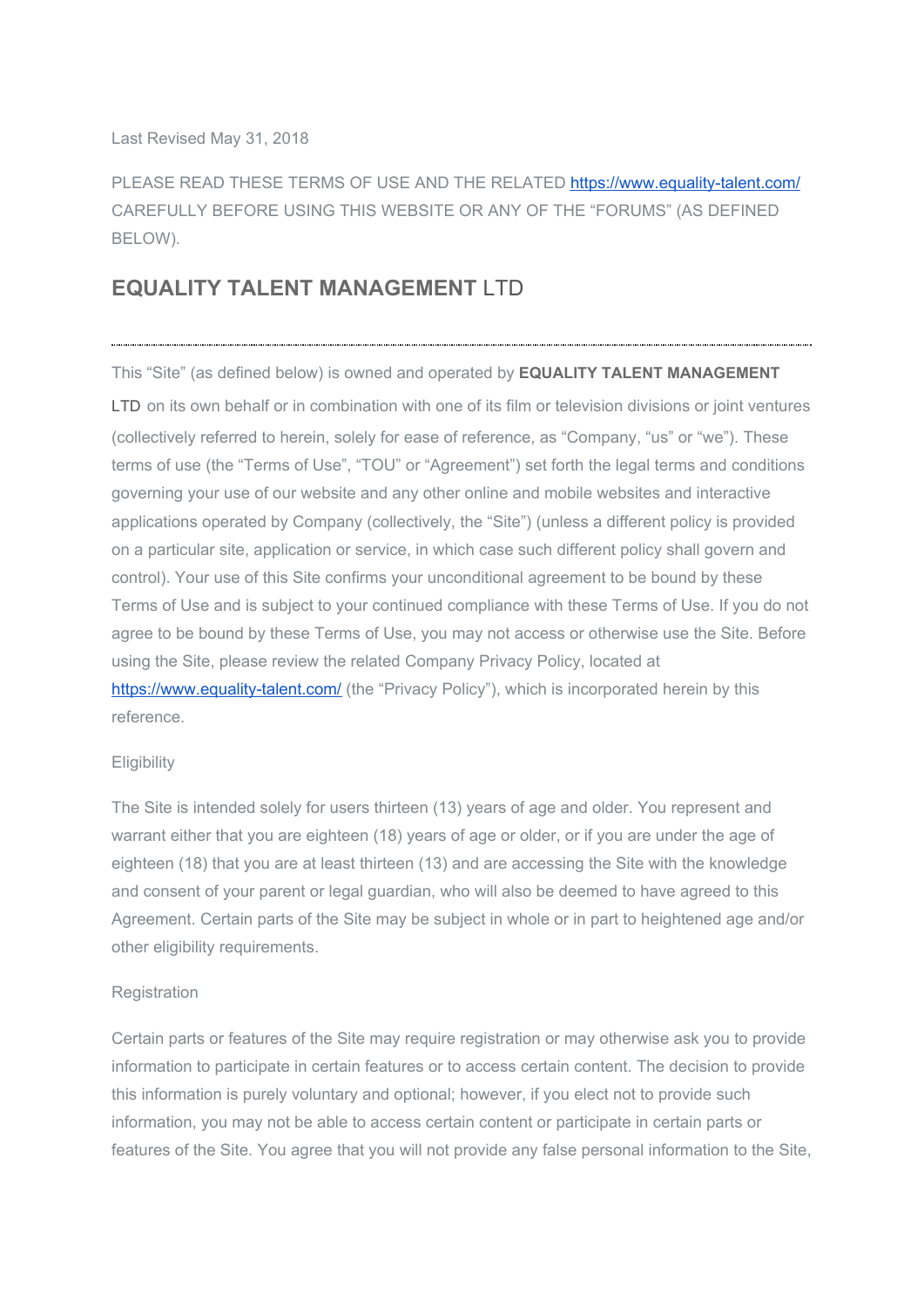or create an account for anyone other than yourself without permission. You will also not create more than one personal profile, and if you select a username for your account, we reserve the right to remove or reclaim it if we believe appropriate (such as if a trademark owner complains about a username). If you register with the Site, you are responsible for maintaining the confidentiality of your password, if any, and for restricting access to your computer so that others may not access the password protected portion of the Site. You accept responsibility for all activities that occur under your account, email or password, if any, and agree you will not sell, transfer or assign your membership or any membership rights. Company may, in its sole discretion, and at any time, with or without notice, terminate your password and membership, for any reason or no reason at all. If we disable your account, you agree that you will not create another one without our permission.

#### License to the Site

Company grants you a non-exclusive, non-transferable, limited right and license to access, use and privately display the Site and the materials thereon for your personal use only, provided that you comply fully with these TOU. You shall not interfere (or permit the use of your membership by a third party to interfere) or attempt to interfere with the operation or use of Site by other members in any way through any means or device including, but not limited to, spamming, hacking, uploading computer viruses or time bombs, or any other means expressly prohibited by any provision of these TOU.

## Changes to Site and/or Terms and Conditions of Use

Company reserves the right, from time to time, in its sole discretion, to change, modify, update, discontinue, remove, revise, delete or otherwise change any portion of the Site or these TOU, in whole or in part, at any time without further notice. For changes to these TOU that we deem material, we will place a notice on the site by revising the link on the homepage to read substantially as "Updated Terms of Use" for an amount of time that we determine in our discretion. If you access or use the Site in any way after the TOU have been changed, you will be deemed to have read, understood and unconditionally consented to and agreed to such changes. The most current version of these TOU will be available on the Site and will supersede all previous versions of these TOU.

#### Trademarks, Copyrights & Restrictions

The Site and all of the content it contains, or may in the future contain, including but not limited to text, video, pictures, graphics, designs, information, applications, software, music, audio files, articles, directories, guides, photographs as well as the trademarks, service marks, trade names, trade dress, copyrights, logos, domain names, code, patents and/or any other form of intellectual property (collectively, the "Material") that relate to the Site (other than and except for "User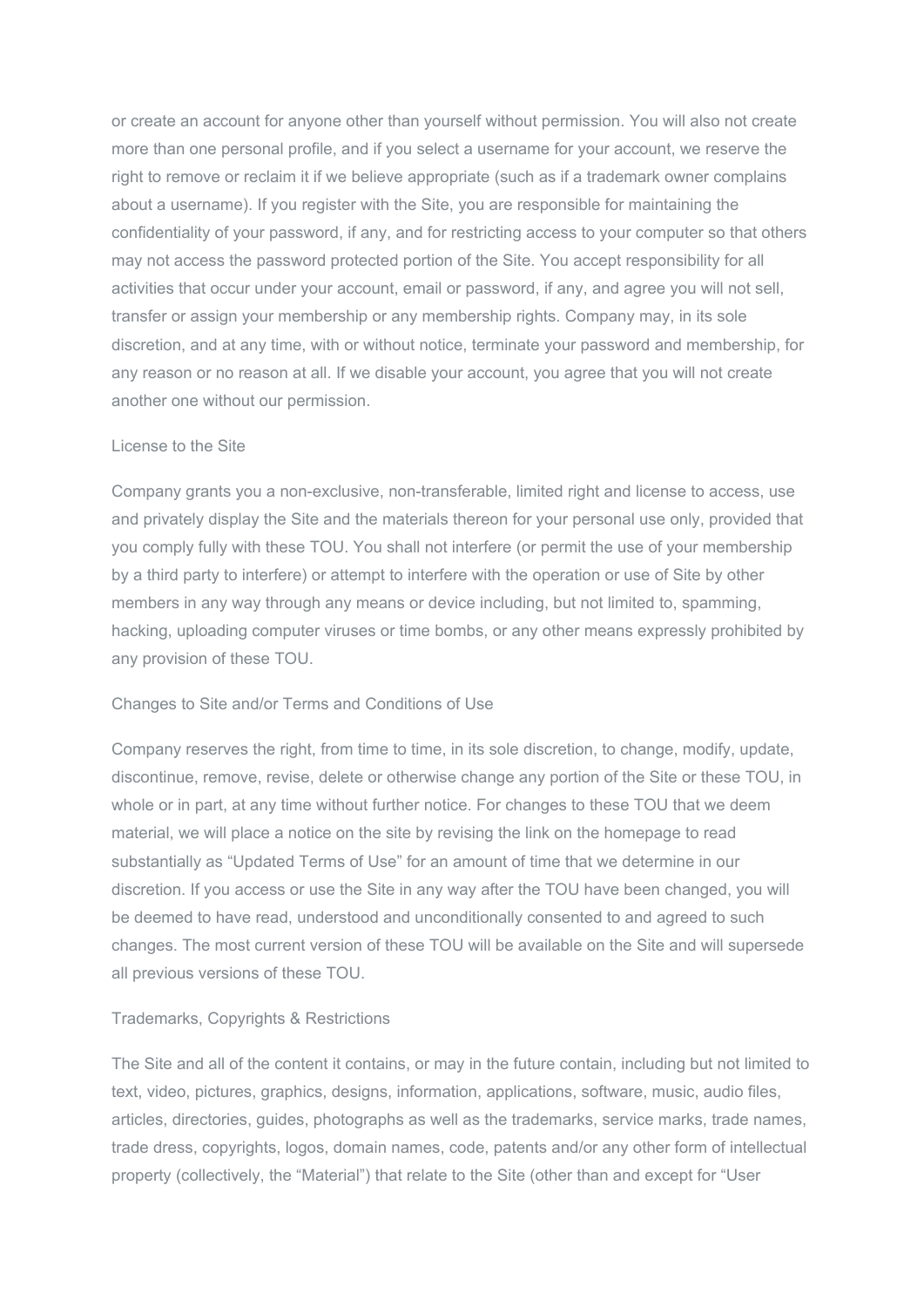Content" as defined herein) are owned by or licensed by Company or other third parties and are protected from any unauthorized use, copying and dissemination by copyright, trademark and other intellectual property and non-intellectual property laws and by international treaties. Except as expressly permitted in writing by the site host, you shall not capture, reproduce, perform, transfer, sell, license, modify, create derivative works from or based upon, republish, reverse engineer, upload, edit, post, transmit, publicly display, frame, link, distribute or exploit, in whole or in part, any of the Material. Nothing contained in this Agreement or on the Site should be construed as granting, by implication, estoppel or otherwise, any license or right to use any Material in any manner without the prior written consent of Company or such third party that may own the Material or intellectual property displayed on the Site. UNAUTHORIZED USE, COPYING, REPRODUCTION, MODIFICATION, PUBLICATION, REPUBLICATION, UPLOADING, FRAMING, DOWNLOADING, POSTING, TRANSMITTING, DISTRIBUTING, DUPLICATING OR ANY OTHER MISUSE OF ANY OF THE MATERIAL IS STRICTLY PROHIBITED. Any use of the Material other than as permitted by this Agreement will violate this Agreement and may infringe upon our rights or the rights of the third party that owns the affected Material. You agree to report any violation of this Agreement by others that you become aware of. You are advised that Company will aggressively enforce its rights to the fullest extent of the law. Company may add, change, discontinue, remove or suspend any of the Material at any time, without notice and without liability.

#### **Software**

From time to time, and at its sole discretion, Company may make available to users certain software that may be accessible or downloaded from this Site. In the event you access or download software from this Site, the software, including any files, images incorporated in or generated by the software, and data accompanying the software (collectively, the "Software") are licensed to you by Company or a Company-approved third party software provider ("Third Party Provider"). Company does not transfer title to the Software to you. You own the medium on which the Software is recorded, but Company retains full and complete title to the Software, and all intellectual property rights therein. For purposes of these TOU, such Software shall be included in the definition of "Materials". Furthermore, your use of any Software of a Third Party Provider shall be subject to the end user license agreement or any other terms of use set forth by such Third Party Provider for its Software.

#### Consent to Electronic Communications

By registering with the Site, you understand that we may send you communications or data from Company regarding the Site via electronic mail, SMS, MMS, instant messaging, electronic chat, or other electronic delivery, including but not limited to (i) tasks, notices, videos, record keeping, and audio files; (ii) promotional information regarding the Site, (iii) updates; and (iv) notices about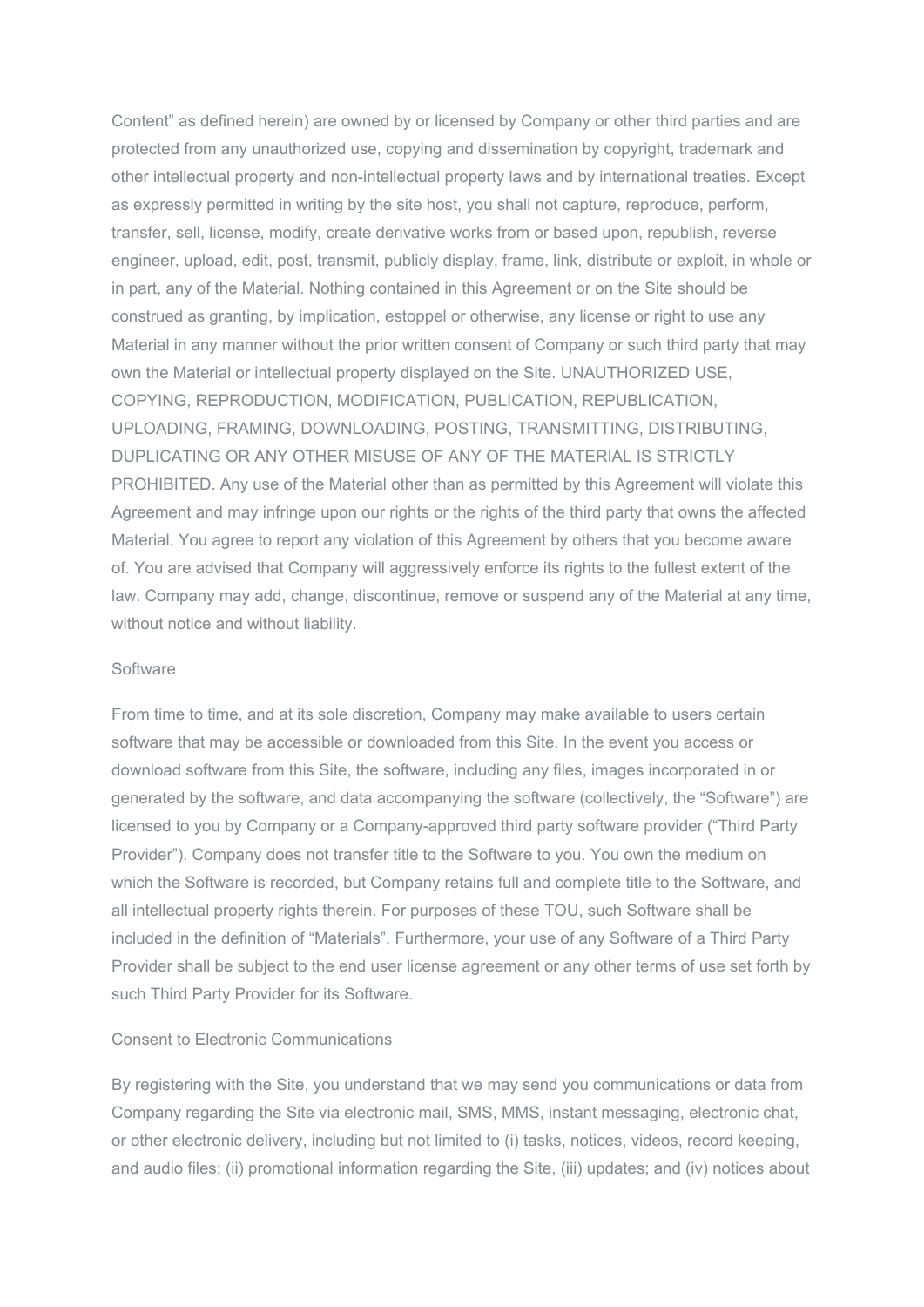your use of the Site. By registering with Site you consent to such communications and understand that standard text and data charges may apply.

## Unsolicited Submissions

Company is pleased to hear from its visitors and welcomes your comments regarding Company products, including Company's films. If Company sponsors a contest or sweepstakes that expressly invites users to submit material for consideration and that contest is governed by a set of Official Rules, then to the extent there is a conflict between the terms of this Paragraph and the terms of such Official Rules, the Official Rules will govern the use of material that is submitted as part of the contest or sweepstakes entry mechanic.

Outside of that type of contest or sweepstakes entry mechanic, however, Company's long-standing company policy does not allow it to accept or consider creative ideas, suggestions, or materials other than those it has specifically requested (see below). While we value your feedback on our services and products, we request that you be specific in your comments on those services and products, and that you not submit any creative ideas, suggestions or materials, including but not limited to stories or character ideas, screenplays, or original artwork. We hope you will understand that it is the intent of this policy to avoid the possibility of future misunderstandings when projects developed by Company's or its affiliates' professional staff might seem to others to be similar to their own creative work. Accordingly, we ask that you do not send us any original creative materials such as show designs, photographs, drawings, or original artwork that you expect to be compensated for or that you would like to keep private.

Without limiting the generality of the foregoing, if you send or post certain specific submissions at our request (e.g., via message boards or in connection with contests) or if you send us creative suggestions, ideas, notes, photographs, drawings, concepts, or any other information (each, a "Submission" and collectively, the "Submissions") despite our request that you not send us any unsolicited Submissions or other creative materials, the Submission will be treated as non-confidential and non-proprietary in each instance. For purposes of this Paragraph, all User Content shall be deemed included in the definition of Submissions. None of the Submissions shall be subject to any obligation of confidence on the part of Company, and Company shall not be liable for any use or disclosure of any Submissions. Any Submission may be used by Company without restriction for any purpose whatsoever, including, without limitation, reproduction, disclosure, transmission, publication, broadcast or posting, and you hereby irrevocably waive, release and give up any claim that any use of such Submission violates any of your rights, including, without limitation, copyrights, trademarks, moral rights, privacy rights, proprietary or other property rights, publicity rights, or right to credit for the material or ideas. Company shall have and is hereby irrevocably granted the right, but not the obligation, to reproduce, modify, adapt, publish, broadcast, license, perform, post, sell, translate, incorporate,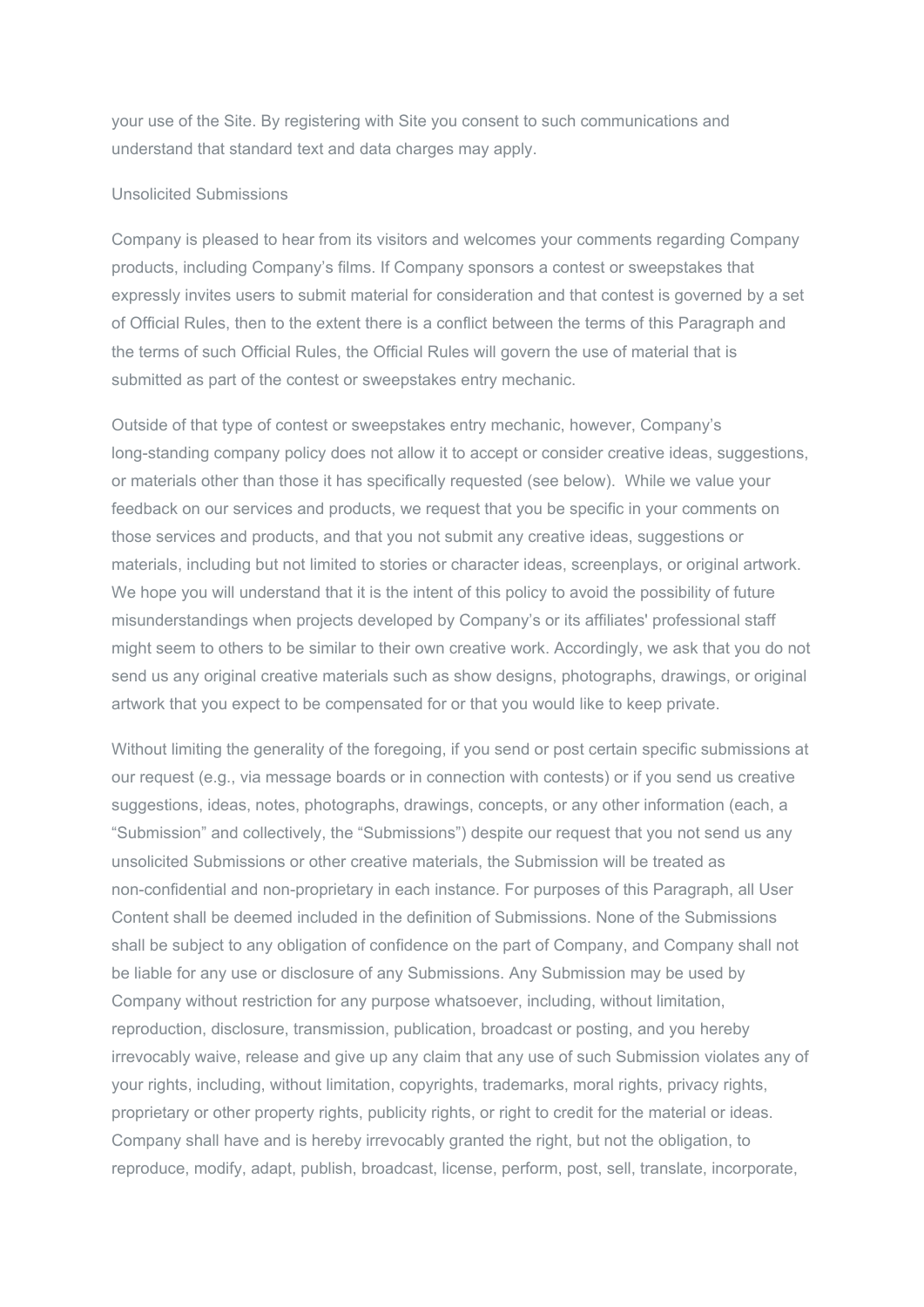create derivative works from, exploit, distribute and otherwise use the Submission in any and all media, now known or hereafter devised, throughout the universe, in perpetuity, without according you any compensation or credit. By submitting a Submission to the Site or Company, you represent that such Submission is original with you and does not violate or infringe upon the rights of any third parties, including, without limitation, any intellectual property rights and rights of publicity and/or privacy. Submissions to the Site and/or Company will not be acknowledged or returned. You agree and understand that Company is not obligated to use any Submission you make to the Site or Company and you have no right to compel such use. You hereby acknowledge and agree that your relationship with Company is not a confidential, fiduciary, or other special relationship, and that your decision to submit any material to Company does not place Company in a position that is any different from the position held by members of the general public with regard to your Submission. You understand and acknowledge that Company has wide access to ideas, stories, designs, and other literary materials, and that new ideas are constantly being submitted to it or being developed by Company's own employees. Many ideas or stories may be competitive with, similar or identical to your Submission in structure, purpose, function, theme, idea, plot, format or other respects. You acknowledge and agree that you will not be entitled to any compensation as a result of Company's use of any such similar or identical material. Finally, you acknowledge that, with respect to any claim you may have relating to or arising out of Company's actual or alleged exploitation or use of any material you submit to the Site and/or Company, the damage, if any, thereby caused will not be irreparable or otherwise sufficient to entitle you to injunctive or other equitable relief or to in any way enjoin the exploitation or other use of any Company film, television show, platform, product or service based on or allegedly based on the material, and your rights and remedies in any such event shall be strictly limited to the right to recover damages, if any, in an action at law. Applicable law may restrict or limit the foregoing provisions of this Paragraph. If so, without in any way limiting the foregoing, you agree that in no event shall Company's liability exceed the amount payable to a writer under the Writers Guild of America Basic Agreement for a network prime time story or teleplay.

#### Linked Sites

The Site may contain links to third party websites or resources, which may or may not be obvious ("Third Party Sites") as well as software, text, graphics, articles, photographs, pictures, designs, sound, video, music, information, software applications and other content originating from third parties (collectively, "Third Party Applications, Software or Content"). Our provision of links to Third Party Sites is not an endorsement of any information, product or service that is offered on or reached through such Third Party Site or Third Party Application, Software or Content. Such Third Party Sites and Third Party Applications, Software or Content are not monitored or checked for accuracy, appropriateness, or completeness by us, and we are not responsible for the content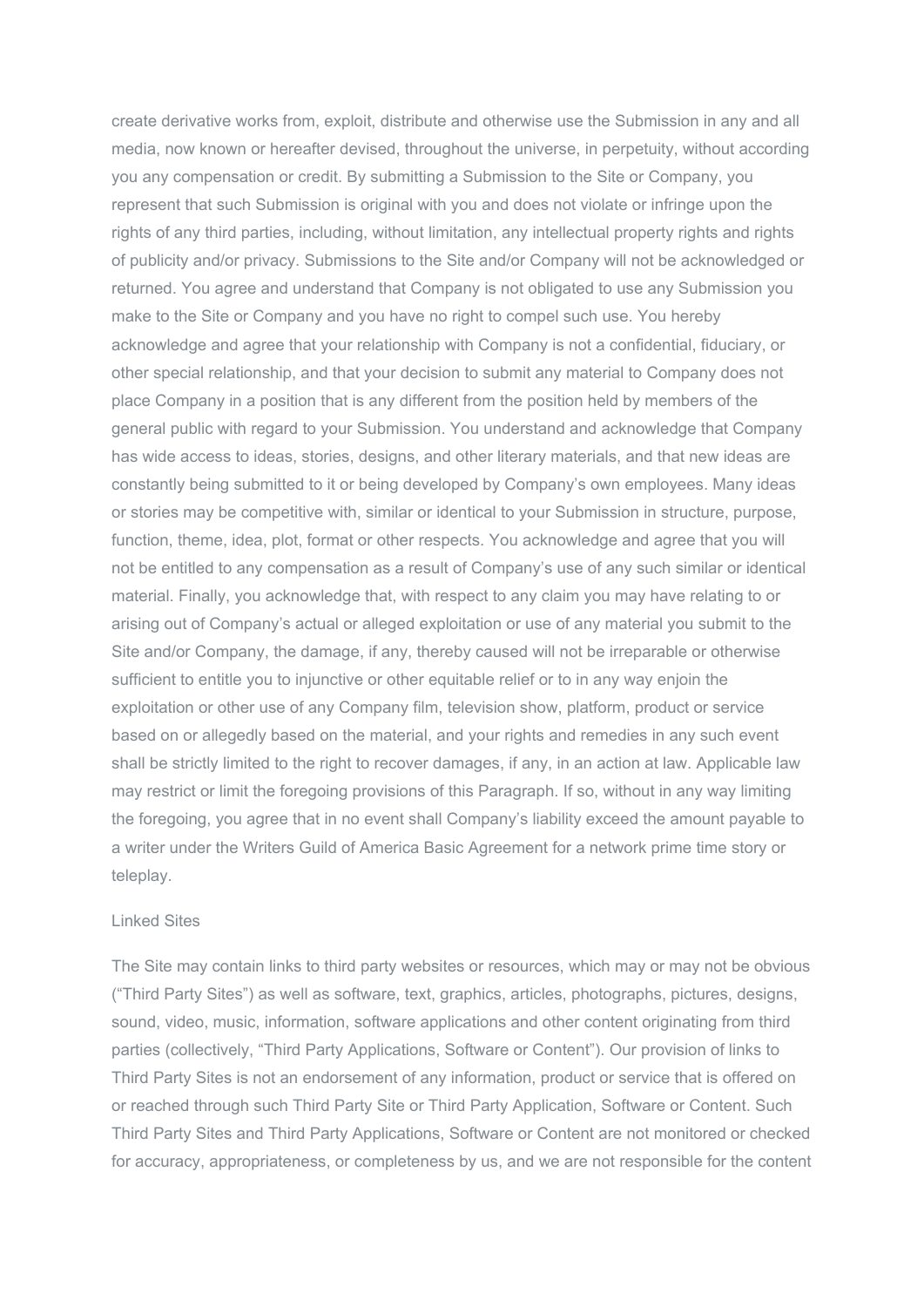or performance of any Third Party Sites accessed through the Site or any Third Party Applications, Software or Content posted on, available through or installed from the Site, including the content, accuracy, offensiveness, opinions, reliability, privacy practices or other policies of or contained in the Third Party Sites or the Third Party Applications, Software or Content. If you decide to leave the Site and access the Third Party Sites or to use or install any Third Party Applications, Software or Content, you do so at your own risk and you should be aware that our terms and policies no longer govern.

YOU AGREE THAT YOUR USE OF THIRD PARTY SITES OR THIRD PARTY APPLICATIONS, SOFTWARE OR CONTENT, INCLUDING, WITHOUT LIMITATION, YOUR USE OF ANY CONTENT, INFORMATION, DATA, ADVERTISING, PRODUCTS, OR OTHER MATERIALS ON OR AVAILABLE THROUGH SUCH WEBSITES AND RESOURCES, IS AT YOUR OWN RISK AND IS SUBJECT TO THE TERMS AND CONDITIONS OF USE APPLICABLE TO SUCH SITES AND RESOURCES.

## Purchases

COMPANY'S E-COMMERCE ORDER FULFILLMENT VENDOR WILL BE PROCESSING AND SHIPPING PURCHASES MADE THROUGH THE SITE. PLEASE NOTE THAT THIRD PARTY VENDOR TERMS OF USE, SHIPPING RATES, RETURN POLICY AND OTHER POLICIES MAY APPLY TO YOUR ORDERS. A THIRD PARTY VENDOR CUSTOMER SERVICE DEPARTMENT WILL BE RESPONSIBLE FOR HANDLING YOUR CONCERNS AND ISSUES WITH THE ORDERS YOU PLACE THROUGH THE SITE. COMPANY EXPRESSLY DISCLAIMS ANY AND ALL RESPONSIBILITY FOR, OR LIABILITY TO ANY PERSON OR ENTITY ARISING OUT OF OR RELATED IN ANY WAY TO ANY THIRD PARTY VENDOR'S DECISIONS REGARDING SUCH MATTERS OR FOR ANY OTHER MATTERS RELATED TO A THIRD PARTY VENDOR'S WEBSITE.

## Registration and Acceptance of Community Guidelines

In consideration for your use of the Forums, you agree to (i) comply with these TOU and the Community Guidelines, (ii) provide Company with (A) accurate, complete and true information about yourself as required on the Forums registration form (your "Registration Information") in order to create your Company Forum Account (your "Account") and (iii) maintain and update, as applicable, your Registration Information with current and complete information. Users who violate these TOU, the Community Guidelines, or provide inaccurate, false, or non-current Registration Information may, at Company's sole discretion, have their Account suspended or terminated, and may be permanently banned from using any Forum or the Site.

# ENTERING ANY FORUM WILL CONSTITUTE ACCEPTANCE OF THESE TERMS OF USE AND YOUR COMPLIANCE WITH THE FOLLOWING GUIDELINES (THE "COMMUNITY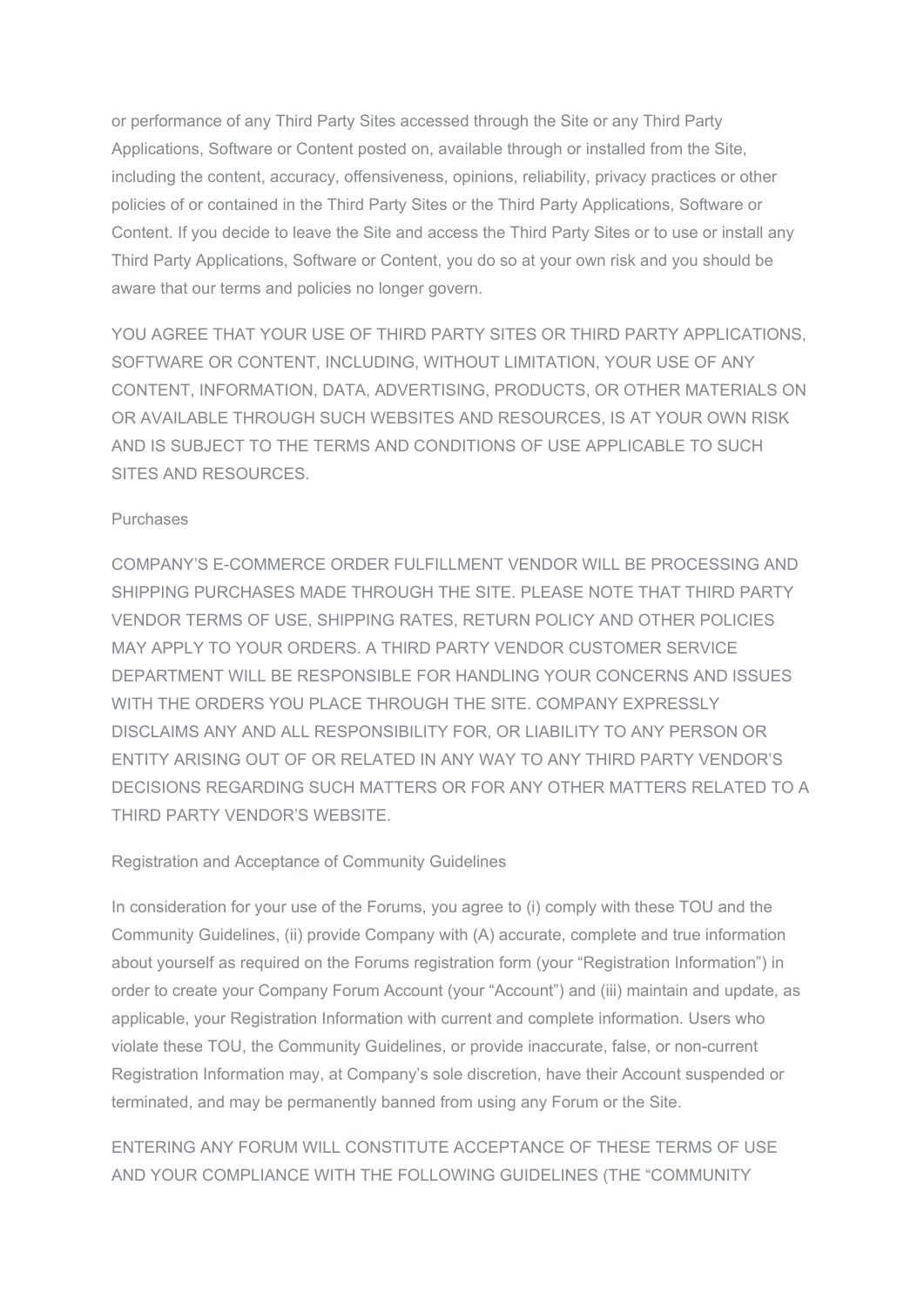GUIDELINES") FOR USE OF THE FORUMS. IF YOU DO NOT AGREE TO ABIDE BY THESE TERMS OF USE OR THE COMMUNITY GUIDELINES, PLEASE DO NOT ENTER ANY FORUM.

## User Disputes

You are solely responsible for your interactions with other Site users. We reserve the right, but have no obligation, to monitor disputes between you and other users.

## Promotions

From time to time, the Site may offer sweepstakes, contests or other promotions that require you to send material or information about yourself. Please note that sweepstakes, contests or promotions offered via the Site may be, and often are, governed by a separate set of rules that, in addition to describing such sweepstakes, contest or promotion, may have eligibility requirements, such as certain age or geographic area restrictions, terms and conditions governing the use of material you submit, and supplemental disclosures about how your personal information may be used. It is your responsibility to read such rules to determine whether or not you want to and are eligible to participate, register and/or enter. By entering any such sweepstakes, contest or other promotion, you agree to comply with abide by such rules and the decisions of the sponsor(s) identified therein, which shall be final and binding in all respects.

## No Resale/Exploitation

You understand and agree that you may not reproduce, copy, resell, manipulate, or exploit any part of the Site for any commercial purpose.

## Jurisdictional Issues

The Site is controlled and operated by Company from its offices within the United Kingdom. Company makes representation to the materials in the Site in and outside of the United Kingdom . Software from this Site is further subject to United Kingdom controls. No software from this Site may be downloaded or otherwise exported or re-exported.

## Disclaimer

The Site may be unavailable from time to time due to maintenance or malfunction of computer equipment or for various other reasons. Company assumes no responsibility for any delays, interruptions, errors, defects, omissions, or deletions, related to the communications line failure, operation or transmission, or alteration of, or theft or destruction or unauthorized access to, user communications. Company is not responsible for any technical or non-technical malfunction or other problems of any hosting services, computer systems, servers or providers, telephone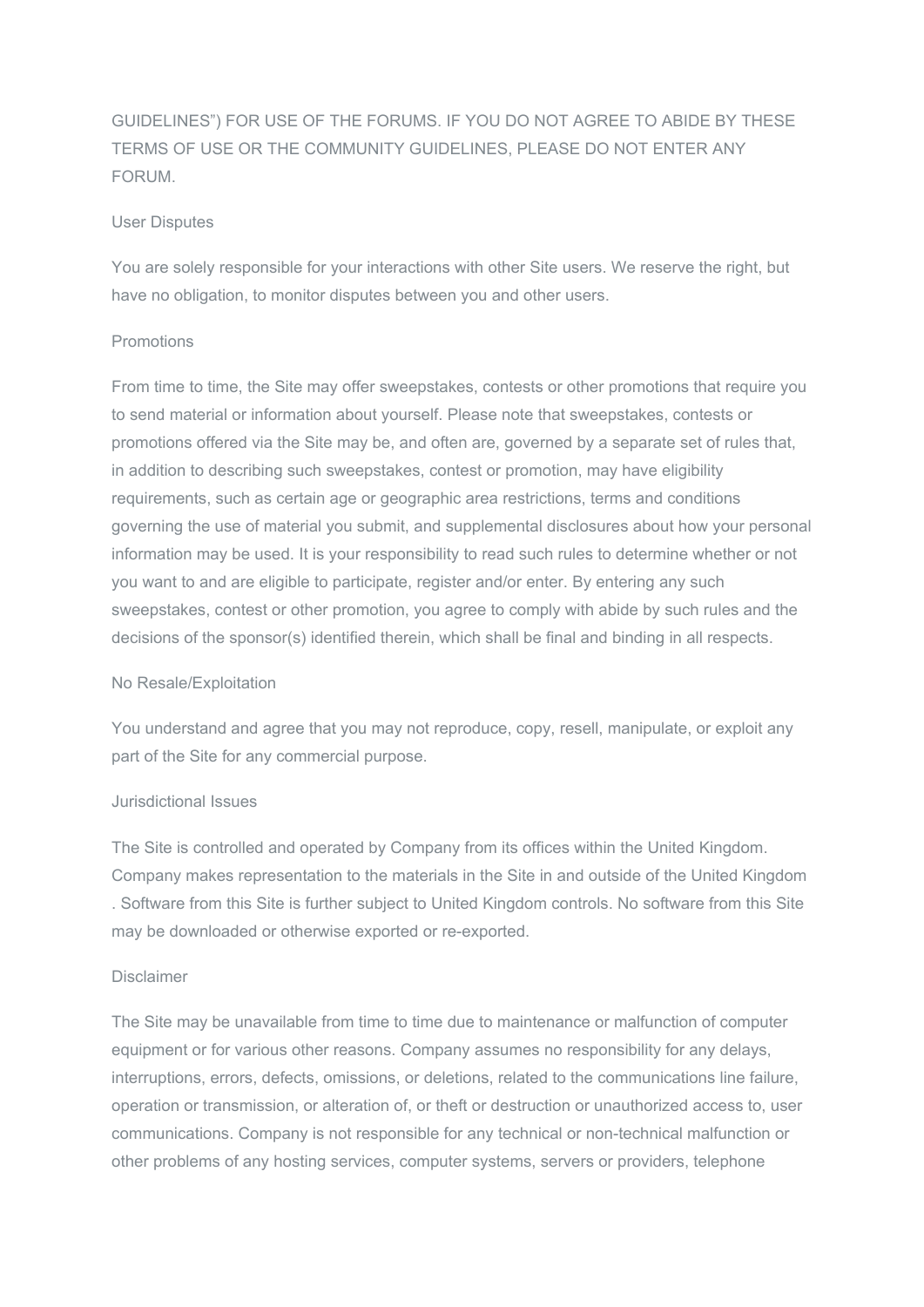networks or telephone services, computer or mobile phone equipment, software, failure of e-mail or players on account of technical problems or traffic congestion on the Internet or in connection with the Site, including injury or damage to a user's or to any other person's computer, mobile phone, or other hardware or software, related to or resulting from using or downloading materials in connection with the Web and/or in connection with the Site.

THE SITE, THE MATERIALS, AND THE SOFTWARE, IF APPLICABLE, ARE PROVIDED "AS IS" "WITH ALL FAULTS" AND "AS AVAILABLE" AND WITHOUT WARRANTIES OF ANY KIND EITHER EXPRESS OR IMPLIED INCLUDING, WITHOUT LIMITATION, IMPLIED WARRANTIES OF TITLE, MERCHANTABILITY, FITNESS FOR A PARTICULAR PURPOSE, NON-INFRINGEMENT OR THOSE ARISING BY STATUTE OR OTHERWISE IN LAW FROM A COURSE OF DEALING OR USAGE OF TRADE. TO THE FULLEST EXTENT PERMISSIBLE PURSUANT TO APPLICABLE LAW, COMPANY DISCLAIMS ALL WARRANTIES, EXPRESS OR IMPLIED, INCLUDING, BUT NOT LIMITED TO, IMPLIED WARRANTIES OF MERCHANTABILITY AND FITNESS FOR A PARTICULAR PURPOSE. COMPANY DOES NOT WARRANT THAT THE AVAILABILITY OF OR THE FUNCTIONS CONTAINED IN THE SITE, THE MATERIALS, THE FORUMS OR THE SOFTWARE, WILL BE UNINTERRUPTED OR ERROR-FREE, THAT DEFECTS WILL BE CORRECTED, OR THAT THE SITE OR THE SERVER THAT MAKES IT AVAILABLE OR THE SOFTWARE ARE FREE OF VIRUSES OR OTHER HARMFUL COMPONENTS OR THAT THE SITE, MATERIALS SOFTWARE OR SERVER DO NOT VIOLATE ANY PATENT OR OTHER INTELLECTUAL PROPERTY RIGHTS OF ANY PERSON OR ENTITY. COMPANY DOES NOT WARRANT OR MAKE ANY REPRESENTATIONS REGARDING THE USE OR THE RESULTS OF THE USE OF THE SITE, THE MATERIALS, THE FORUMS OR THE SOFTWARE, IN TERMS OF THEIR CORRECTNESS, ACCURACY, RELIABILITY, OR OTHERWISE. YOU (AND NOT COMPANY) ASSUME THE ENTIRE COST OF ALL NECESSARY SERVICING, REPAIR, OR CORRECTION. APPLICABLE LAW MAY NOT ALLOW THE EXCLUSION OF IMPLIED WARRANTIES, SO THE ABOVE EXCLUSION MAY NOT FULLY APPLY TO YOU.

# Limitation of Liability

YOU AGREE THAT COMPANY AND ITS PARENTS, AFFILIATES, SUBSIDIARIES, LICENSORS AND ASSIGNS, AND EACH OF THEIR RESPECTIVE EMPLOYEES, OFFICERS, MEMBERS AND DIRECTORS (COLLECTIVELY, THE "RELEASED PARTIES") ARE NOT LIABLE TO YOU OR ANY THIRD PERSON FOR DAMAGES OF ANY KIND, WHETHER BASED IN TORT, CONTRACT, STRICT LIABILITY OR OTHERWISE, INCLUDING, WITHOUT LIMITATION, ANY INDIRECT, CONSEQUENTIAL, EXEMPLARY, INCIDENTAL, SPECIAL OR PUNITIVE DAMAGES, INCLUDING FOR ANY LOST PROFITS OR LOST DATA ARISING OUT OF OR RESULTING IN ANY WAY FROM OR IN CONNECTION WITH THE SITE, THE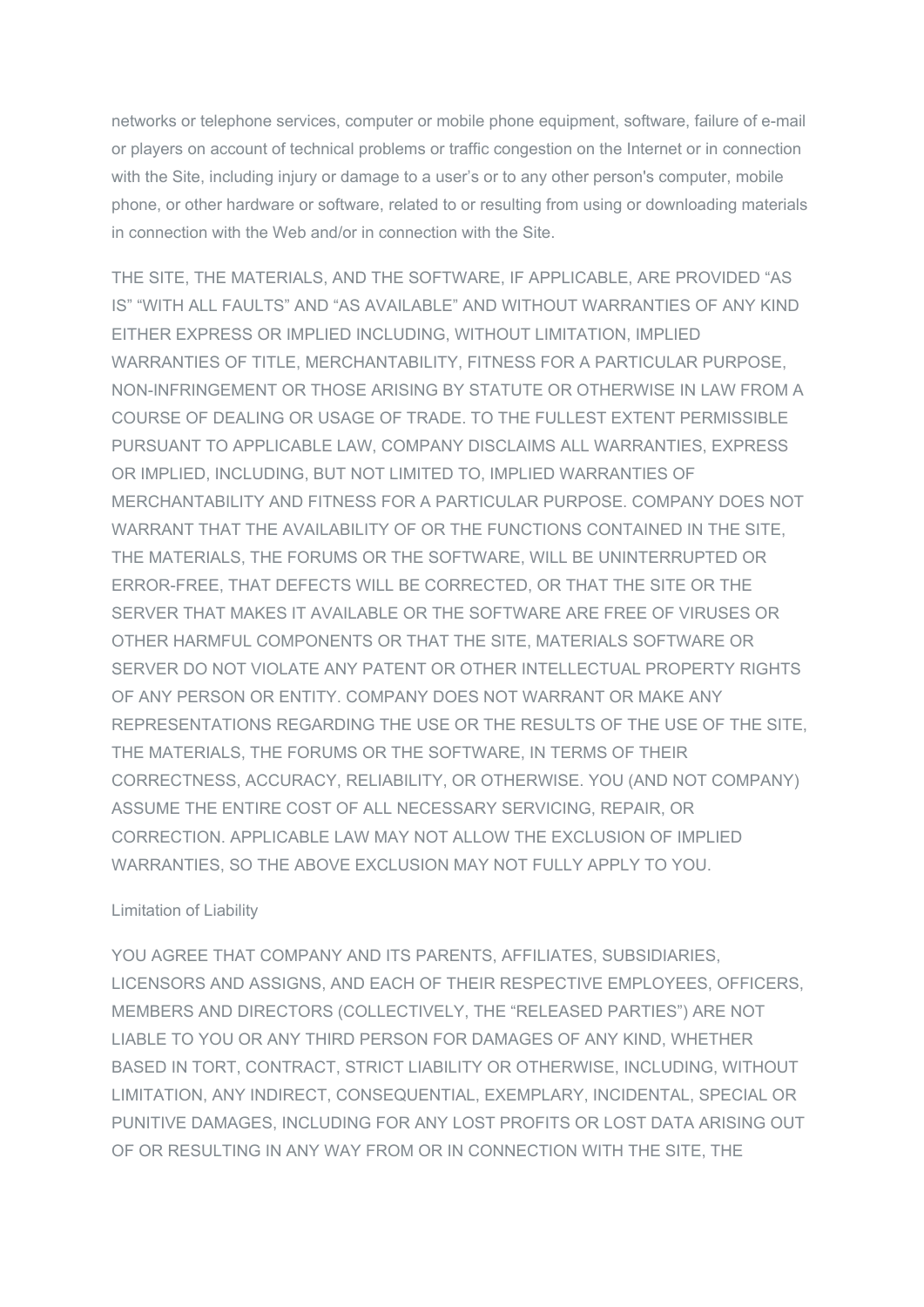MATERIAL, THE FORUMS, ANY TRANSACTIONS IN THE COMPANY SHOP, ANY LISTING OR ANY ERRORS OR OMISSIONS IN THE TECHNICAL OPERATION OF THE SITE, EVEN IF THE COMPANY IS AWARE OR HAS BEEN ADVISED OF THE POSSIBILITY OF SUCH DAMAGES, WHETHER CAUSED IN WHOLE OR IN PART BY NEGLIGENCE, ACTS OF GOD, TELECOMMUNICATIONS FAILURE, THEFT OR DESTRUCTION OF, OR UNAUTHORIZED ACCESS TO THE SITE (COLLECTIVELY, THE "RELEASED MATTERS"). NOTWITHSTANDING ANYTHING TO THE CONTRARY CONTAINED HEREIN, COMPANY'S LIABILITY TO YOU FOR ANY CAUSE WHATSOEVER, AND REGARDLESS OF THE FORM OF THE ACTION, WILL AT ALL TIMES BE LIMITED TO \$1000. SOME JURISDICTIONS DO NOT ALLOW THE LIMITATION OR EXCLUSION OF CERTAIN WARRANTIES AND CONDITIONS, AND/OR THE DISCLAIMER OF SOME TYPES OF DAMAGES, SO SOME OF THE ABOVE MIGHT NOT APPLY TO YOU.

Company makes no representation or warranty whatsoever regarding the completeness, accuracy, currency or adequacy of any information, facts, views, opinions, statements or recommendations contained on the Site and/or the Material. Reference to any product, process, publication or service of any third party by trade name, domain name, trademark, service mark, logo, manufacturer or otherwise does not constitute or imply its endorsement or recommendation by Company. Views and opinions of users of the Site do not necessarily state or reflect those of Company. Users are responsible for seeking the advice of professionals, as appropriate, regarding the information, opinions, advice or content available as part of the Site.

The Internet may be subject to breaches of security. Company is not responsible for any resulting damage to any user's computer from any such security breach, or from any virus, bugs, tampering, unauthorized intervention, fraud, error, omission, interruption, deletion, defect, delay in operation or transmission, computer line failure or any other technical or other malfunction. You should also be aware that email submissions over the Internet may not be secure, and you should consider this before submitting any information to anyone over the internet. Company makes no representation or warranty whatsoever regarding the suitability, functionality, availability or operation of the Site.

## Linking Policy

If you link to the Site, we require that you follow these guidelines. You may link only to the home page, and the link must be in plain text, unless otherwise approved in writing by an authorized representative of Company. The link to this Site must not damage, dilute or tarnish the goodwill associated with any Company names and/or intellectual property, nor may the link create the false appearance that your website and/or organization is sponsored, endorsed by, affiliated and/or associated with Company. You may not "frame" the Site or alter its intellectual property or Material in any other way. You may not link to the Site from a site that is unlawful, abusive,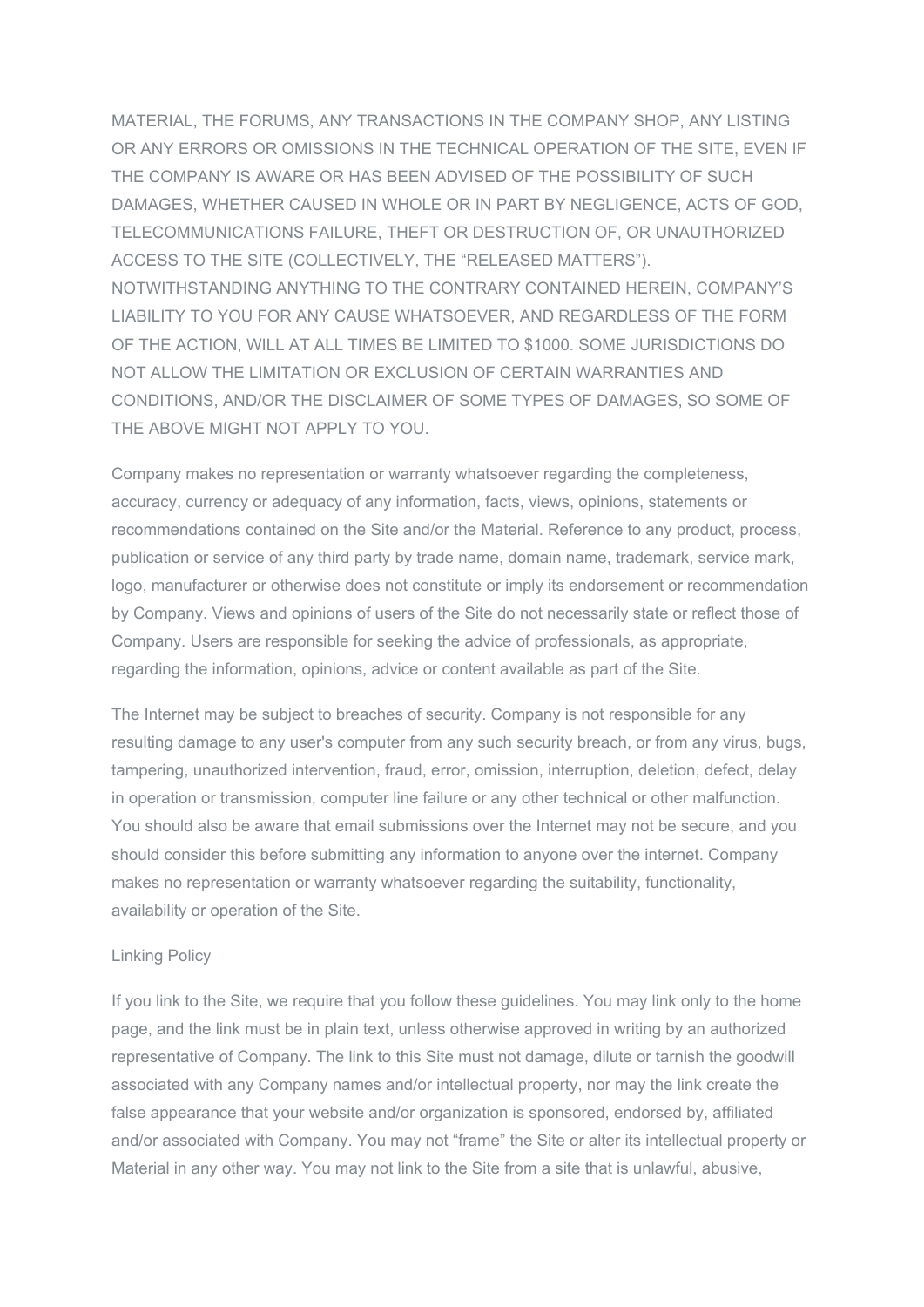indecent or obscene, that promotes violence or illegal acts, that contains expressions of racism, that is libelous, defamatory, scandalous, or inflammatory or is otherwise deemed inappropriate, as determined by Company in its sole discretion. Company reserves the right, in its sole discretion, to terminate a link with any website for any reason or no reason at all, including without limitation any website that Company deems to be inappropriate or inconsistent with or antithetical to the Site and/or these Terms of Use.

Company is not responsible for the content or performance of any portion of the Internet including other World Wide Websites to which this Site may be linked or from which this Site may be accessed.

# Copyright Notice

If you believe that any Content appearing on the Site or in any Forum has been copied in a way that constitutes copyright infringement, please forward the following information to the Copyright Agent named below:

1. Your name, address, telephone number, and email address;

2. A description of the copyrighted work that you claim has been infringed;

3. The exact URL or a description of where the alleged infringing material is located;

4. A statement by you that you have a good faith belief that the disputed use is not authorized by the copyright owner, its agent, or the law;

5. An electronic or physical signature of the person authorized to act on behalf of the owner of the copyright interest; and

6. A statement by you, made under penalty of perjury, that the above information in your notice is accurate and that you are the copyright owner or authorized to act on the copyright owner's behalf.

# Copyright Agent

https://www.equality-talent.com/

Attn: General Advisor

E-Mail: maya@equality-talent.com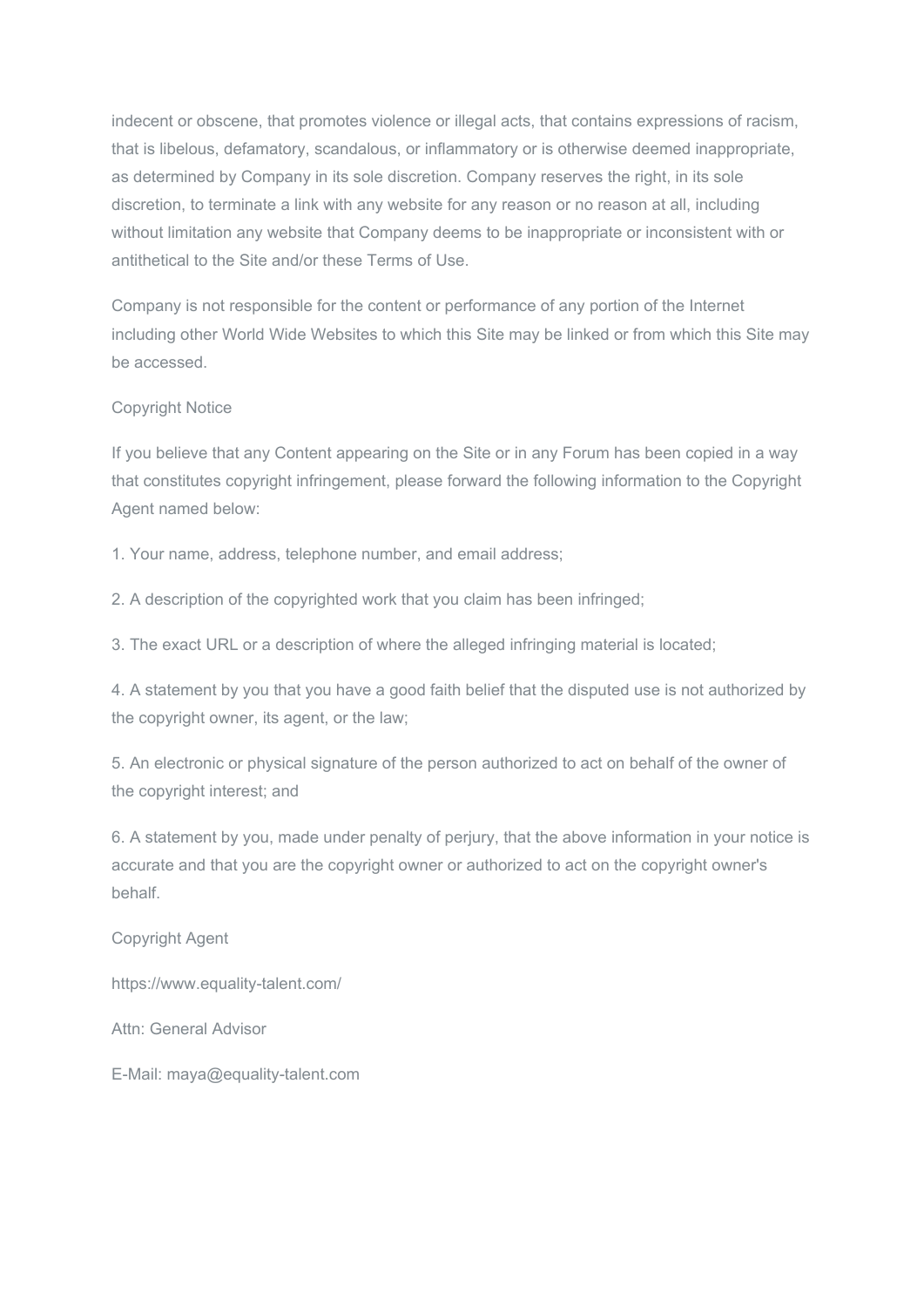By this filing, Company seeks to preserve any and all exemptions from liability that may be available under the copyright law, but does not necessarily stipulate that it is a service provider as defined in the UK or elsewhere in the law.

## Indemnification

BY USING THE SITE YOU AGREE TO INDEMNIFY, DEFEND AND HOLD THE RELEASED PARTIES HARMLESS FROM AND AGAINST ANY THIRD PARTY CLAIMS, ALLEGED CLAIMS, DEMANDS, CAUSES OF ACTION, JUDGMENTS, DAMAGES, LOSSES, LIABILITIES, AND ALL COSTS AND EXPENSES OF DEFENSE, INCLUDING, WITHOUT LIMITATION, REASONABLE ATTORNEYS' FEES, ARISING OUT OF OR RELATING TO: YOUR BREACH OF YOUR REPRESENTATIONS, WARRANTIES, COVENANTS OR AGREEMENTS HEREUNDER; YOUR VIOLATION OF THESE TERMS OF USE OR ANY LAW; YOUR USE OF THIS SITE AND/OR THE MATERIAL IN VIOLATION OF THESE TERMS OF USE; INFORMATION OR MATERIAL POSTED OR TRANSMITTED THROUGH YOUR COMPUTER OR MEMBERSHIP ACCOUNT, EVEN IF NOT SUBMITTED BY YOU, THAT INFRINGES ANY COPYRIGHT, TRADEMARK, TRADE SECRET, TRADE DRESS, PATENT, PUBLICITY, PRIVACY OR OTHER RIGHT OF ANY PERSON OR DEFAMES ANY PERSON; ANY MISREPRESENTATION MADE BY YOU; AND/OR COMPANY'S USE OF YOUR INFORMATION. YOU WILL COOPERATE AS FULLY AND AS REASONABLY REQUIRED IN COMPANY'S DEFENSE OF ANY CLAIM. COMPANY RESERVES THE RIGHT, AT ITS OWN EXPENSE, TO ASSUME THE EXCLUSIVE DEFENSE AND CONTROL OF ANY MATTER OTHERWISE SUBJECT TO INDEMNIFICATION BY YOU, AND YOU SHALL NOT IN ANY EVENT SETTLE ANY SUCH MATTER WITHOUT THE WRITTEN CONSENT OF COMPANY.

## Miscellaneous

These TOU constitute the entire agreement of the parties with respect to the subject matter hereof and supersede all prior or contemporaneous written or oral agreements between the parties with respect to the subject matter hereof. These TOU may not be amended, nor any obligation waived, without Company's written authorization. Any failure to enforce any provision of these TOU shall not constitute a waiver thereof or of any other provision thereof.

These TOU shall be governed and construed in accordance with the laws of the United Kingdom applicable to contracts entered into and fully performed in the UK(without regard to its conflicts of